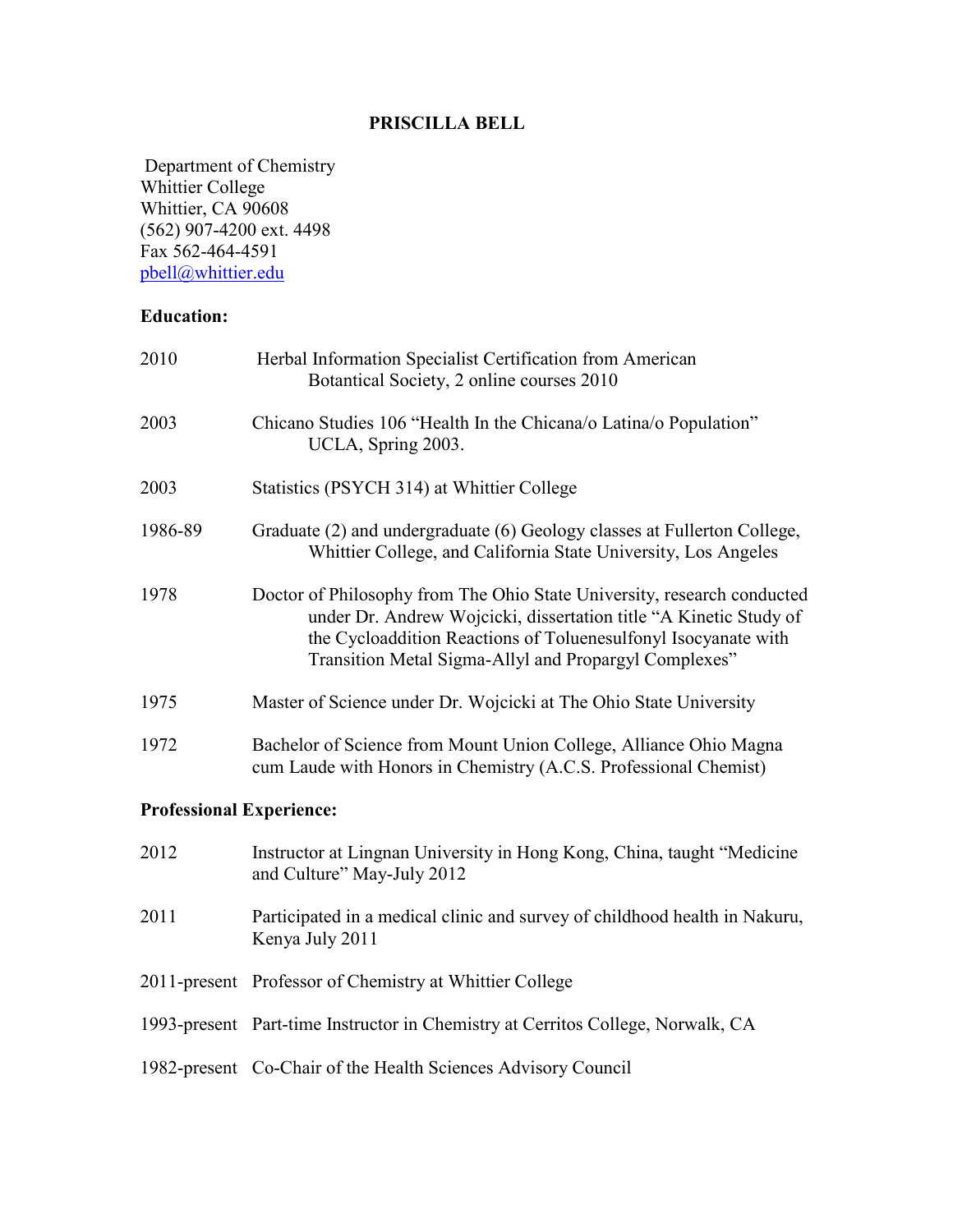| 1993-2011 | Associate Professor of Chemistry at Whittier College                                                                                 |  |
|-----------|--------------------------------------------------------------------------------------------------------------------------------------|--|
| 1999-2005 | Consulting Scientist to the Whittier City School District                                                                            |  |
|           | 2004-present Director of the Whittier College Health Professions Shadowing Program                                                   |  |
| 2004      | Interviewer for Premedical Advisor's Reference Manual published by the<br>National Association of Advisors to the Health Professions |  |
| 2001-2    | Participant in the pilot program for the American Chemical Society<br>Conceptual Learning Program in General Chemistry               |  |
| 1982-1993 | Assistant Professor of Chemistry at Whittier College                                                                                 |  |
| 1990      | Part-time Instructor of Chemistry at Fullerton College, Fullerton, CA                                                                |  |
| 1989-90   | Lecturer at California State University, Los Angeles, CA                                                                             |  |
| 1988      | Research Chemist at the Sanitation Districts of Los Angeles County,<br>Whittier, CA                                                  |  |
| 1980-82   | Lecturer in chemistry at The Ohio State University, Columbus, OH                                                                     |  |
| 1980-1    | Coordinator of Lecture Demonstrations for introductory chemistry at The<br>Ohio State University, Columbus OH                        |  |
| 1978-80   | Research Chemist at Ashland Chemical Company, Dublin, OH<br>Priscilla Bell Resume Page 2                                             |  |
| 1972-78   | Graduate Teaching and Research Associate at the Ohio State University,<br>Columbus, OH                                               |  |

# **Publications, Presentations and Grants:**

| 2012 | Ahn A, Phung, B, Nguyen L., Li A, Fradinger, E. <sup>‡</sup> and Bell, P. <sup>*</sup><br>Antibacterial Properties of Selected Herbs on Escherichia coli and<br><i>Streptococcus pyrogenes, American Chemical Society National Meeting</i><br>in San Diego CA March 25, 2012 Poster presentation |
|------|--------------------------------------------------------------------------------------------------------------------------------------------------------------------------------------------------------------------------------------------------------------------------------------------------|
| 2010 | Bell, P.; Volckmann, D. "Knowledge Surveys in General Chemistry:<br>Confidence, Overconfidence and Performance", Journal of Chemical<br>Education in revision for publication 2010                                                                                                               |
| 2010 | Bell, Priscilla. "Experiential Learning through a Health Professional<br>Shadowing Program". Journal of Cooperative Education and Internships.<br>$2010, 44(1), 34-41.$                                                                                                                          |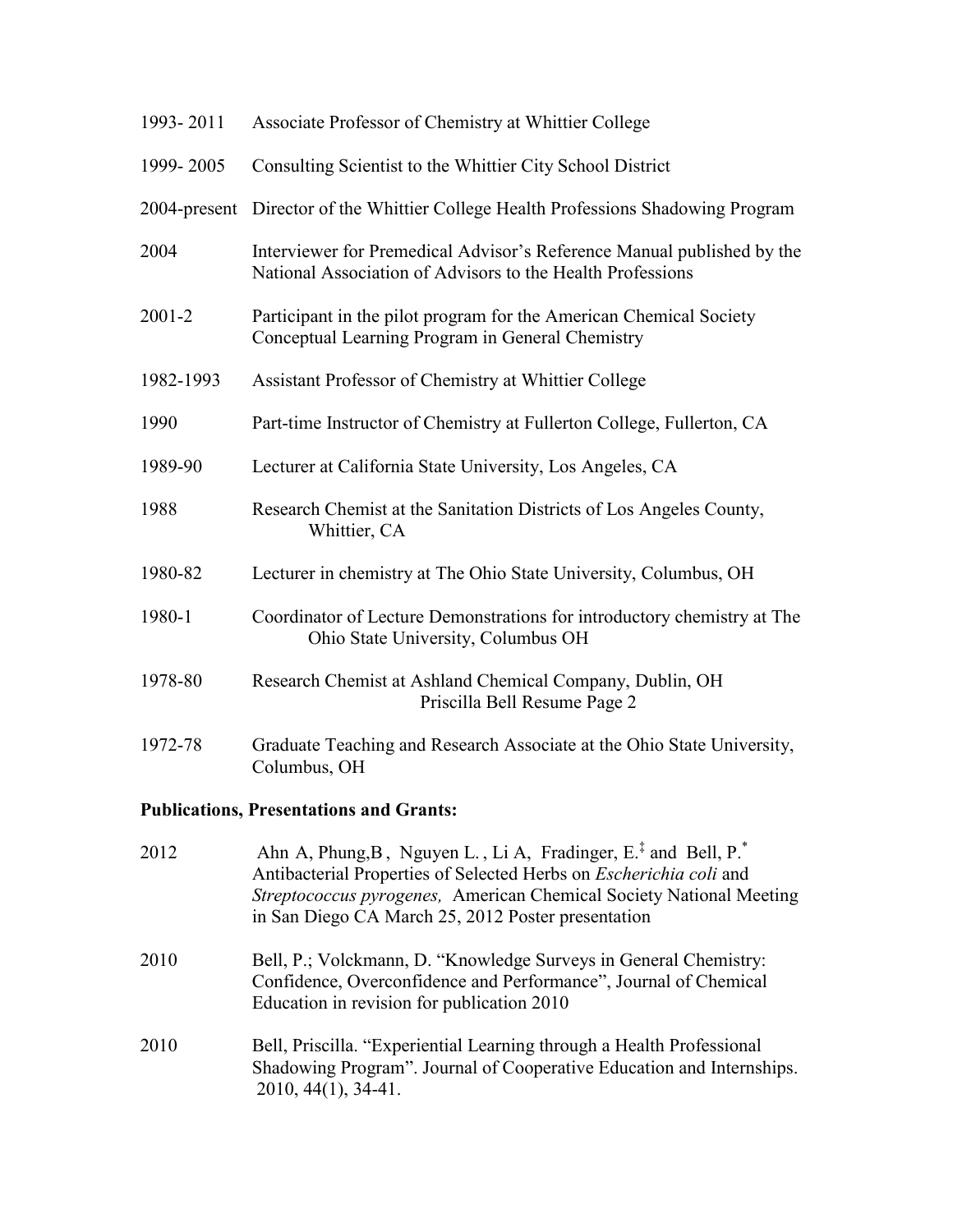| 2010      | Poster for the National Meeting of the National Association of<br>Advisers to the Health Professions in Atlanta, June 19, 2010<br>"Whittier College's Health Professional Shadowing Program: a short-<br>term exploration in medicine designed for lower-division students."   |
|-----------|--------------------------------------------------------------------------------------------------------------------------------------------------------------------------------------------------------------------------------------------------------------------------------|
| 2009      | Presentation to WAVE conference with Alumni at Whittier College,<br>"Forging Real World Models" Jan. 31, 2009                                                                                                                                                                  |
| 2009      | Whittier College Faculty research grant for research on Chemical<br>Composition of Herbs                                                                                                                                                                                       |
| 2009      | Poster for the Western Regional conference of the National Association of<br>Advisers to the Health Professions Meeting April 18, 2009 in Santa Fe<br>New Mexico "A Culturally Based Undergraduate Research Program for<br>Latino Prehealth Students."                         |
| 2008      | Panel Participation at the American Association of Colleges and<br>Universities Conference in Long Beach 10/17/08 "A Comprehensive<br>Approach to Diversity, Inclusion, and Student Learning" Priscilla<br>Bell, Susan D. Gotsch, Jeanne Ortiz, and Lisa Bortman               |
| 2008      | Devin Iimoto and Priscilla Bell. Problem Based Experiments<br>Using HPLC and CE. American Chemical Society National<br>Meeting. Philadelphia, PA. August 17, 2008. Oral Presentation.                                                                                          |
| 2008      | Devin Iimoto and Priscilla Bell. Problem Based Experiments<br>Involving HPLC and CE. NSF-CCLI PI Conference. Washington<br>DC. August 14, 2008. Poster.                                                                                                                        |
| 2004-2007 | Guided the work and paper presentations of 16 undergraduate students at<br>Southern California Conference on Undergraduate Research, at Whittier<br>College November 2004(6), UC Riverside 2005(1), Occidental College<br>2006(3), and California State University, LA 2007(6) |
| 2005      | "Development of an Active Learning Program for Hispanic<br>Health Science Students" presented at Innovations Conference, St. Olaf<br>College, Northfield, MN April 7, 2005.                                                                                                    |
| 2004      | Faculty Research Sharing Series "Profiling the Whittier College<br>Physician Graduates" Hartley House, Whittier College November 5,<br>2004.                                                                                                                                   |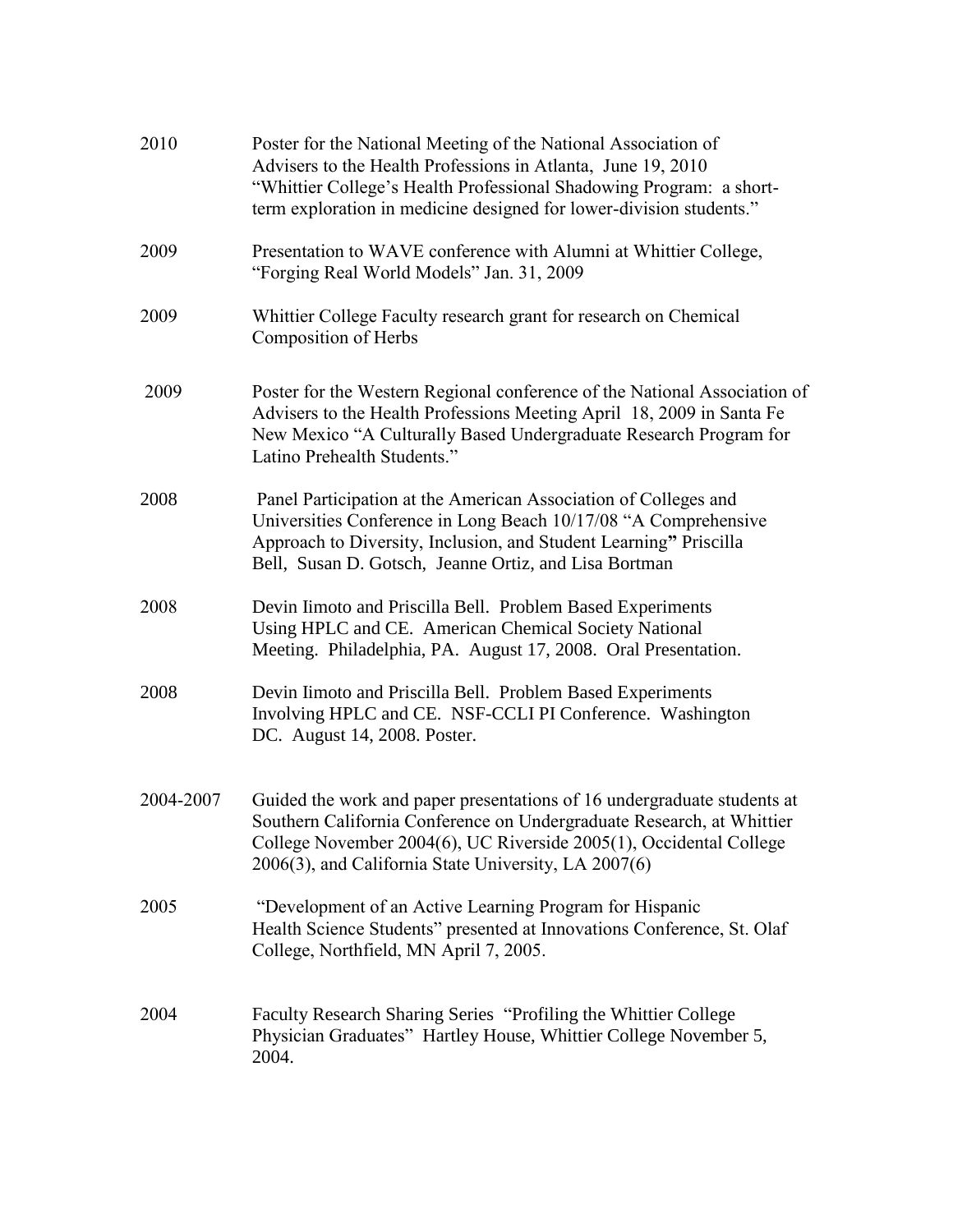| 2004           | "Learning in the Community: The Whittier College Physician Shadowing<br>Program" presented to the Whittier College Faculty and Administrators at<br>the annual faculty retreat, August 25, 2004.                                                          |
|----------------|-----------------------------------------------------------------------------------------------------------------------------------------------------------------------------------------------------------------------------------------------------------|
| 2004           | Bell, Priscilla "Influences on the Baccalaureate and Medical Education of<br>Hispanic Physicians from Southern California" submitted to Academic<br>Medicine August 2004.                                                                                 |
| 2003           | Montes, David, Andrea Garcia and Priscilla Bell. "A Comparative Study<br>of Premedical Experiences of Hispanic and Non-Hispanic White Students"<br>presented at the Southern California Conference on Undergraduate<br>Research Irvine, CA, November 2004 |
| 2003           | Faculty Research Grant from Whittier College: support for developing and<br>distributing a survey of medical graduates and local Hispanic physicians                                                                                                      |
| 2002           | Faculty Development Grant from Whittier College: to develop a program<br>for Hispanic health science students                                                                                                                                             |
| 1997           | Faculty Forum: "Advisement of Students interested in Health Fields"<br>Whittier College, November 11, 1997                                                                                                                                                |
| 1996<br>fields | Faculty Development Grant to develop materials for advising into the<br>of optometry, pharmacy, physician assistant, physical therapy,<br>chiropractic, and podiatry                                                                                      |
| 1994           | Presentation of the Whittier College Health Science Advisement Program<br>to the meeting of the National Association for the Advisors for the Health<br>Profession, Denver, CO                                                                            |
| 1992           | Irvine Foundation Grant for the revision of General Chemistry Program                                                                                                                                                                                     |
| 1988           | Report to the Sanitation Districts of Los Angeles County on a ground<br>\water-filtration study                                                                                                                                                           |
| 1988           | Faculty Development Grant to permit the taking of graduate geology<br>classes at CSULA                                                                                                                                                                    |
| 1984           | Faculty Development Grant for the assembling and integration of<br>chemistry lecture demonstrations                                                                                                                                                       |
| 1983           | Faculty Research Grant for low temperature and pressure work on Water<br>Gas Shift Catalyst<br>Priscilla Bell Resume Page 3                                                                                                                               |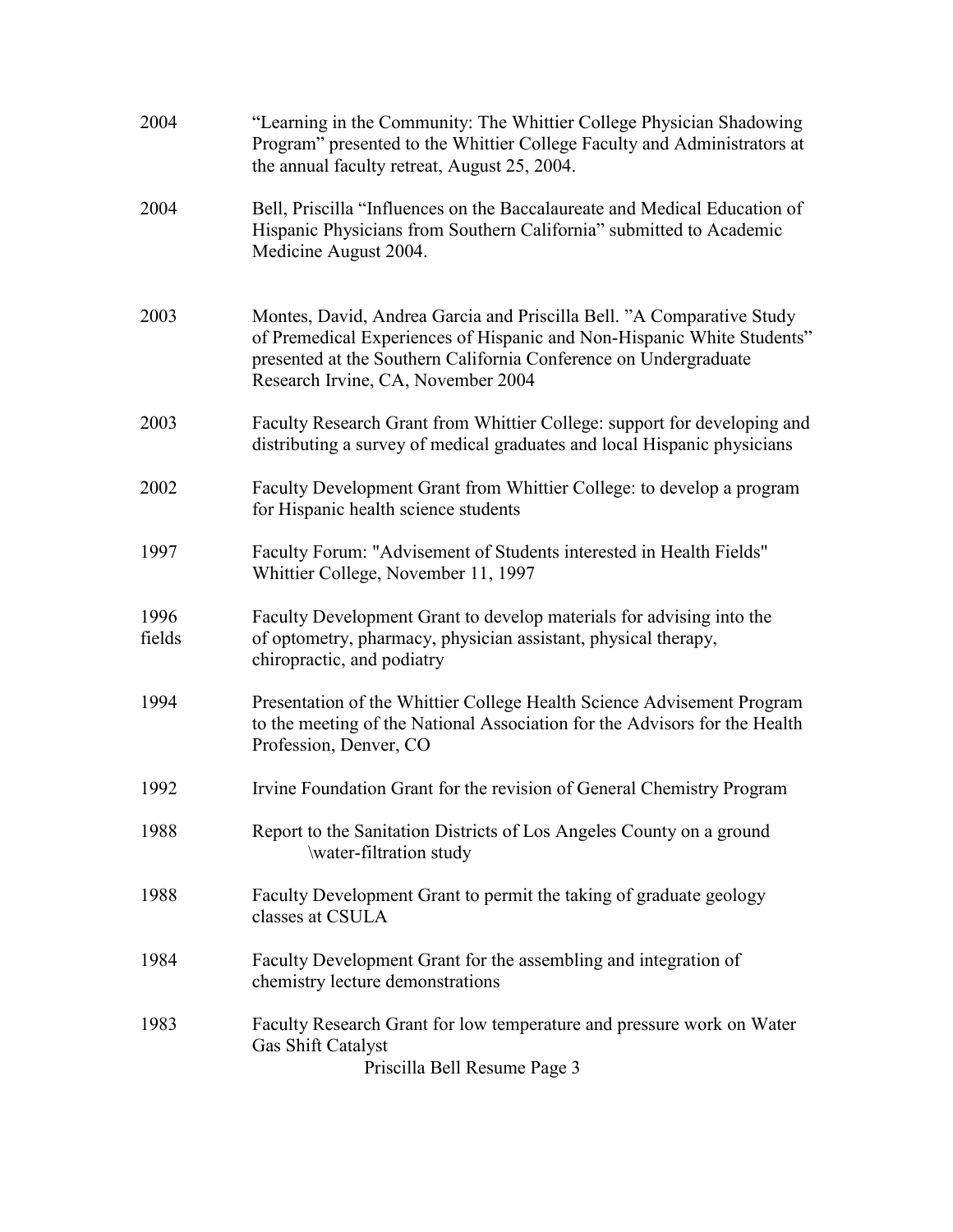| 1981 | Bell, Priscilla and Andrew Wojckcki, <i>Inorganic Chemistry</i> . 20. 1585- |
|------|-----------------------------------------------------------------------------|
|      | 1592. (1981)                                                                |

1978 Presentation to the Joint Central-Great Lakes Regional Meeting of the American Chemical Society, Indianapolis, Indiana, May 24-26, 1978 Abstract no. INOR 7.

### **Professional Memberships:**

American Chemical Society

National Association of Advisors for the Health Professions

#### **Courses Taught:**

| Whittier College:                        | Chem 91A (Introduction to Chemistry)<br>Chem 95 (Preparation for General Chemistry)<br>Chem 110A-B (General Chemistry)<br>Chem 305 (Quantitative Analysis)<br>Chem 452 (Advanced Inorganic Chemistry)<br>Chem 486 (Integrated Laboratory<br>Chem 491 (Chemistry Seminar)<br>NASC 200 Physical Science for Teachers<br>Freshman Seminar (Introduction to College Life)<br>Freshman Writing Seminar(s)<br><b>History of Science</b><br>So you want to be a Doctor<br>Cultural Competency in Medicine<br><b>Cultural Aspects of Medicine</b><br><b>INTD 278 Medicine and Culture</b> |
|------------------------------------------|-----------------------------------------------------------------------------------------------------------------------------------------------------------------------------------------------------------------------------------------------------------------------------------------------------------------------------------------------------------------------------------------------------------------------------------------------------------------------------------------------------------------------------------------------------------------------------------|
| California State University Los Angeles: | Chem 151 (Fundamental of Chemistry)<br>Chem 101 (General Chemistry)<br>Chem 201 (Quantitative Analysis)                                                                                                                                                                                                                                                                                                                                                                                                                                                                           |
| Cerritos College:                        | Chem 111 and 112 General Chemistry<br>Chem 110 Elementary Chemistry<br>Chem 100 Introductory Chemistry<br>Chem 9T Chemistry Tutorial                                                                                                                                                                                                                                                                                                                                                                                                                                              |
| <b>Fullerton College:</b>                | Chem 101 (Introduction to Chemistry)                                                                                                                                                                                                                                                                                                                                                                                                                                                                                                                                              |
| Ohio State U.:                           | Chemistry 100 (Elementary Chemistry)<br>Chemistry 121-3 (General Chemistry)<br>Chemistry 205 (Chemistry for Engineers)                                                                                                                                                                                                                                                                                                                                                                                                                                                            |